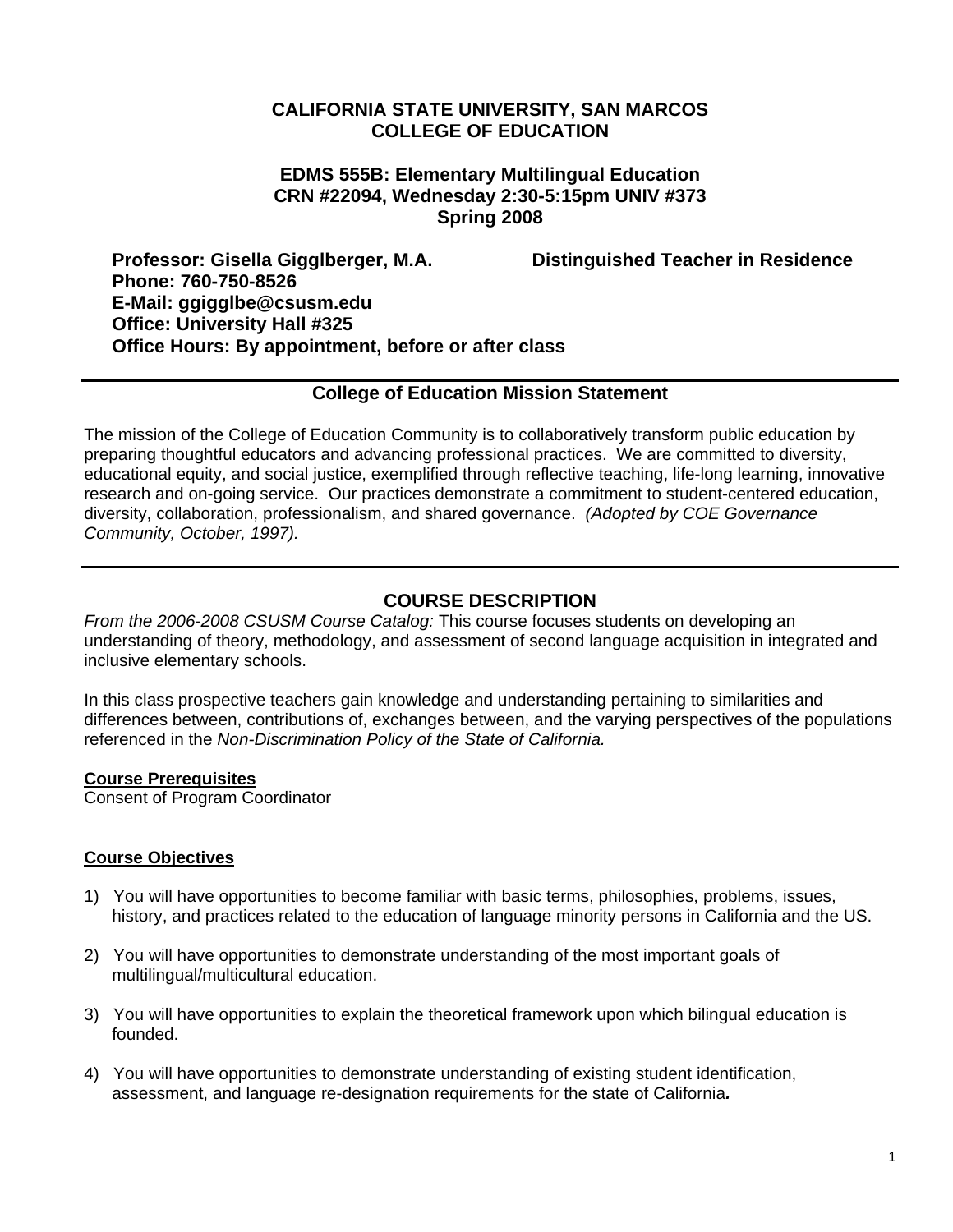- 5) You will have opportunities to explain the connections between bilingual education, English as a Second Language, English Language Development, SDAIE, Sheltered Instruction and other pertinent methodologies.
- 6) You will demonstrate several models of multicultural education and their implications for curriculum, instruction, and educational policy.
- 7) You will have opportunities to explain the meaning of culture, the necessity for cultural convergence in schools, and other research-based related notions of multicultural education.
- 8) You will learn to develop and understand each individual student, create a more socially just and humane learning environment, and help students in their growth and development as human beings.

# **Integration**

This course may be integrated with EDMS 544B: Social Studies Education in Elementary Schools.

#### **Required Texts**

Echevarria, J. (2008) *Making Content Comprehensible for English Language Learners*. Pearson Education, Inc.

Peregoy, S. F. & Boyle, O. F. (2005) *Reading, Writing, & Learning in ESL.* Longman

English-Language Development Standards for California Public Schools K-12

TaskStream account.

Web CT

#### **Authorization to Teach English Learners**

This credential program has been specifically designed to prepare teachers for the diversity of languages often encountered in California public school classrooms. The authorization to teach English learners is met through the infusion of content and experiences within the credential program, as well as additional coursework. Students successfully completing this program receive a credential with authorization to teach English learners.

*(Approved by CCTC in SB 2042 Program Standards, August 02)*

#### **STUDENT LEARNING OUTCOMES**

#### **Teacher Performance Expectation (TPE) Competencies**

The course objectives, assignments, and assessments have been aligned with the CTC standards for the Multiple Subjects Credential. This course is designed to help teachers seeking a California teaching credential to develop the skills, knowledge, and attitudes necessary to assist schools and district in implementing effective programs for all students. The successful candidate will be able to merge theory and practice in order to realize a comprehensive and extensive educational program for all students. You will be required to formally address the following TPEs in this course:

#### **TPE 7: Teaching English Learners**

- Understanding and applying theories, principles, and instructional practices for English Language Development
- Understanding how to adapt instructional practices to provide access to the state-adopted student content standards
- Drawing upon student backgrounds and language abilities to provide differentiated instruction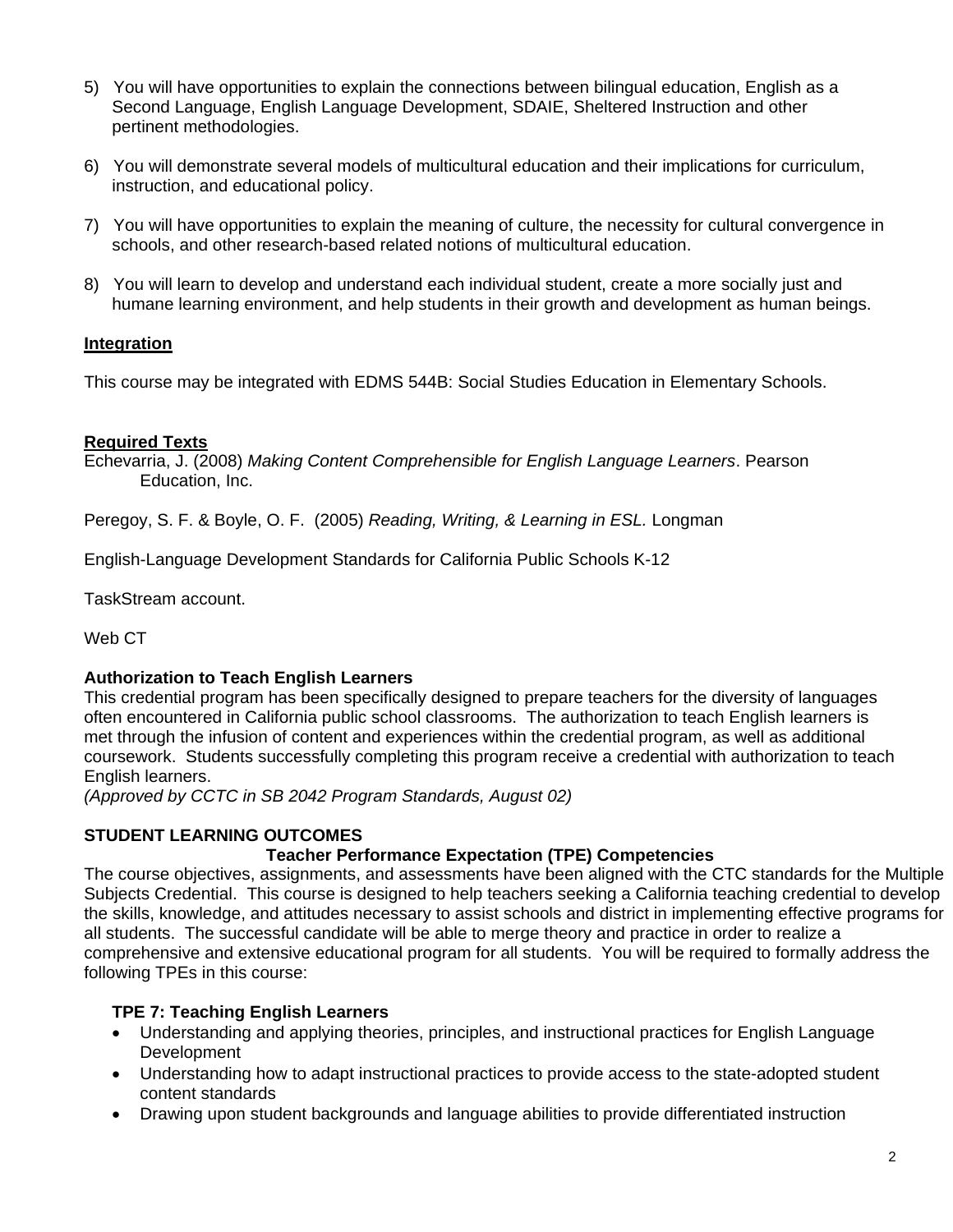#### **TPE 15**: **Social Justice and Equity**

- Valuing socially equitable teaching, learning, and schooling in a variety of organizational settings
- Incorporating pluralism and divergent perspectives on educating diverse students
- Democratizing public education to achieve social justice and equity

#### **College of Education Attendance Policy**

Due to the dynamic and interactive nature of courses in the College of Education, all students are expected to attend all classes and participate actively. At a minimum, students must attend more than 80% of class time, **or s/he may not receive a passing grade** for the course at the discretion of the instructor. Individual instructors may adopt more stringent attendance requirements. Should the student have extenuating circumstances, s/he should contact the instructor **as soon as possible**. *(Adopted by the COE Governance Community, December, 1997).*

#### **Students with Disabilities Requiring Reasonable Accommodations**

Students with disabilities who require reasonable accommodations must be approved for services by providing appropriate and recent documentation to the Office of Disabled Student Services (DSS). This office is located in Craven Hall 5205, and can be contacted by phone at (760) 750-4905, or TTY (760) 750- 4909. Students authorized by DSS to receive reasonable accommodations should meet with their instructor during office hours or, in order to ensure confidentiality, in a more private setting.

#### **All University Writing Requirement**

Writing requirements for this class will be met as described in the assignments above. Every course at the university, including this one, must have a writing requirement of at least 2500 words. TPE reflection will count toward this requirement.

#### **CSUSM Academic Honesty Policy**

"Students will be expected to adhere to standards of academic honesty and integrity, as outlined in the Student Academic Honesty Policy. **All written work and oral presentation assignments must be original work. All ideas/materials that are borrowed from other sources must have appropriate references to the original sources. Any quoted material should give credit to the source and be punctuated with quotation marks.**

Students are responsible for honest completion of their work including examinations. There will be no tolerance for infractions. If you believe there has been an infraction by someone in the class, please bring it to the instructor's attention. The instructor reserves the right to discipline any student for academic dishonesty in accordance with the general rules and regulations of the university. Disciplinary action may include the lowering of grades and/or the assignment of a failing grade for an exam, assignment, or the class as a whole."

Incidents of Academic Dishonesty will be reported to the Dean of Students. Sanctions at the University level may include suspension or expulsion from the University.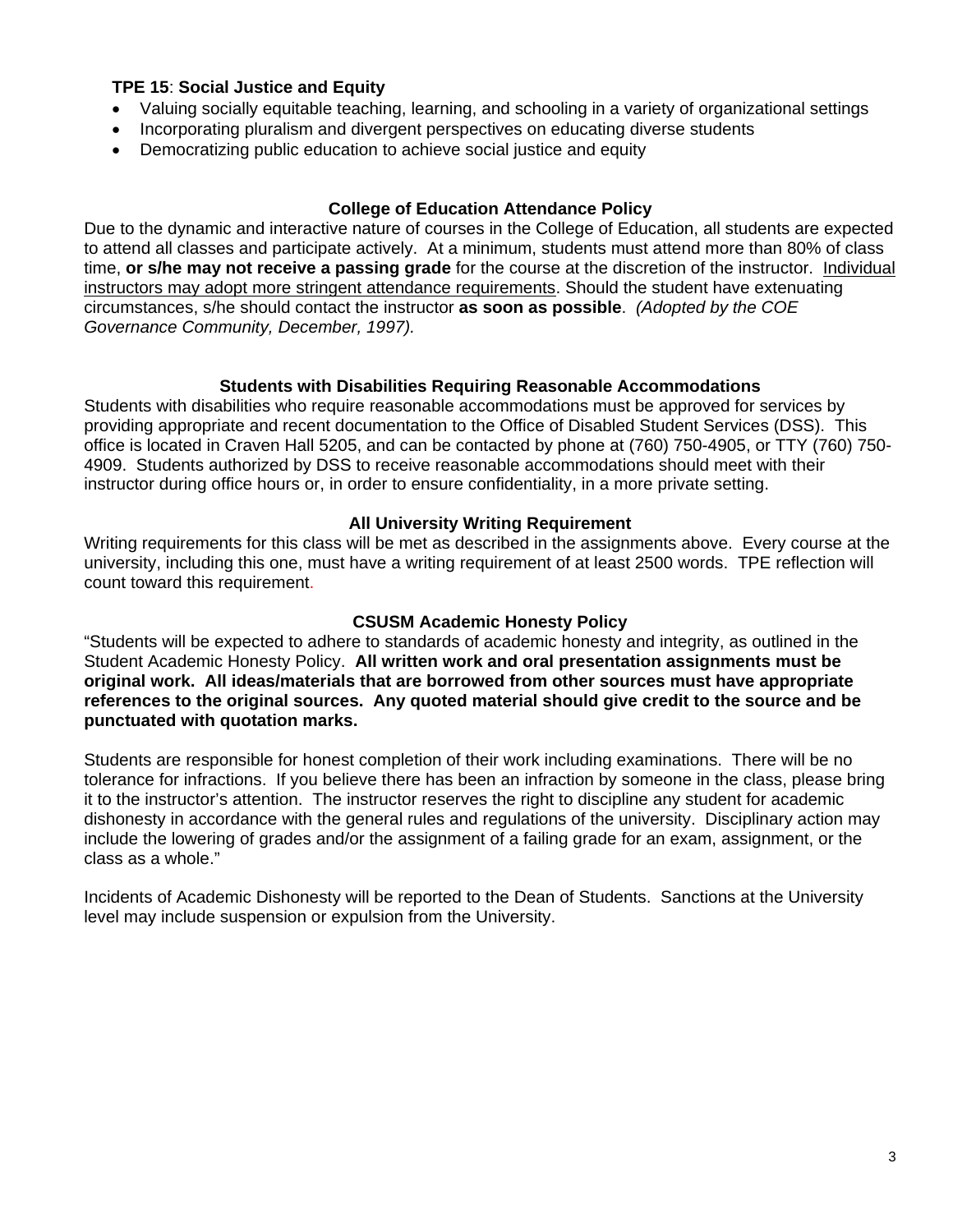# **Course Requirements**

# **1. Attendance, Professional Disposition, and Class Participation 10 points or 10%**

First is the expectation that you will attend all class sessions prepared to actively participate in class activities, group and individual sharing, and discussions on various topics and assigned reading. Professional, credentialed educators are evaluated on "performance of non-instructional duties and responsibilities" by their administrators. Punctuality, attendance, collaboration with colleagues, and professionalism fall under this category. Your Professional Disposition is related to how you conduct yourself in class and at a school site. Please communicate any attendance issues directly with the instructor. Please see the description below and the CSUSM College of Education's Mission Statement for guidelines.

# **CSUSM College of Education Professional Dispositions**

The California State University San Marcos College of Education fosters the development of the following professional dispositions among our candidates. Candidates increasingly reflect these dispositions in their work with students, families, and communities.

- **Social Justice and Equity:** Candidates appreciate the languages, communities, and experiences learners bring to the classroom. Candidates advocate for and support marginalized communities and individuals.
- **Collaboration:** Candidates learn and practice the skills of collaboration in their coursework and use them in their professional interactions with students, colleagues, parents, caregivers and those in the wider community.
- **Critical Thinking:** Candidates analyze various professional contexts, resulting in more informed decision making about professional practice.
- **Professional Ethics:** Candidates learn to make and act on well-reasoned, principled judgments.
- **Reflective Teaching and Learning:** Candidates critically review their professional practice and the impact it has on student success.
- **Life-Long Learning:** Candidates are committed to actively seeking new knowledge, skills and experiences throughout their career.

# **2. Lesson Observation** *15 points or 15%*

The purpose of this assignment is for you to see instruction for English Language Learners in action and to observe the strategies teachers implement during instruction, as well as the engagement and interaction of all the students.

**Part 1** – You will *observe* a lesson at a school site in a class that has an observable number of English Language Learners. Please consult with the classroom teacher first. You will collect and document evidence of any instructional modifications made during the lesson to provide comprehensible input, build background knowledge, scaffold instruction, address content & language objectives, build vocabulary, adapt the materials/curriculum, and provide student interaction for English language learners (ELLs) in the class. Please copy & use the checklist in your *SIOP Textbook* on pages 228-230 to guide you as you observe the lesson.

**Part 2** - In your *write-up* explain your observations and discuss how (no lesson is perfect) you would modify the lesson and/or activities observed in light of the information and knowledge gained in the course and your *SIOP Textbook*.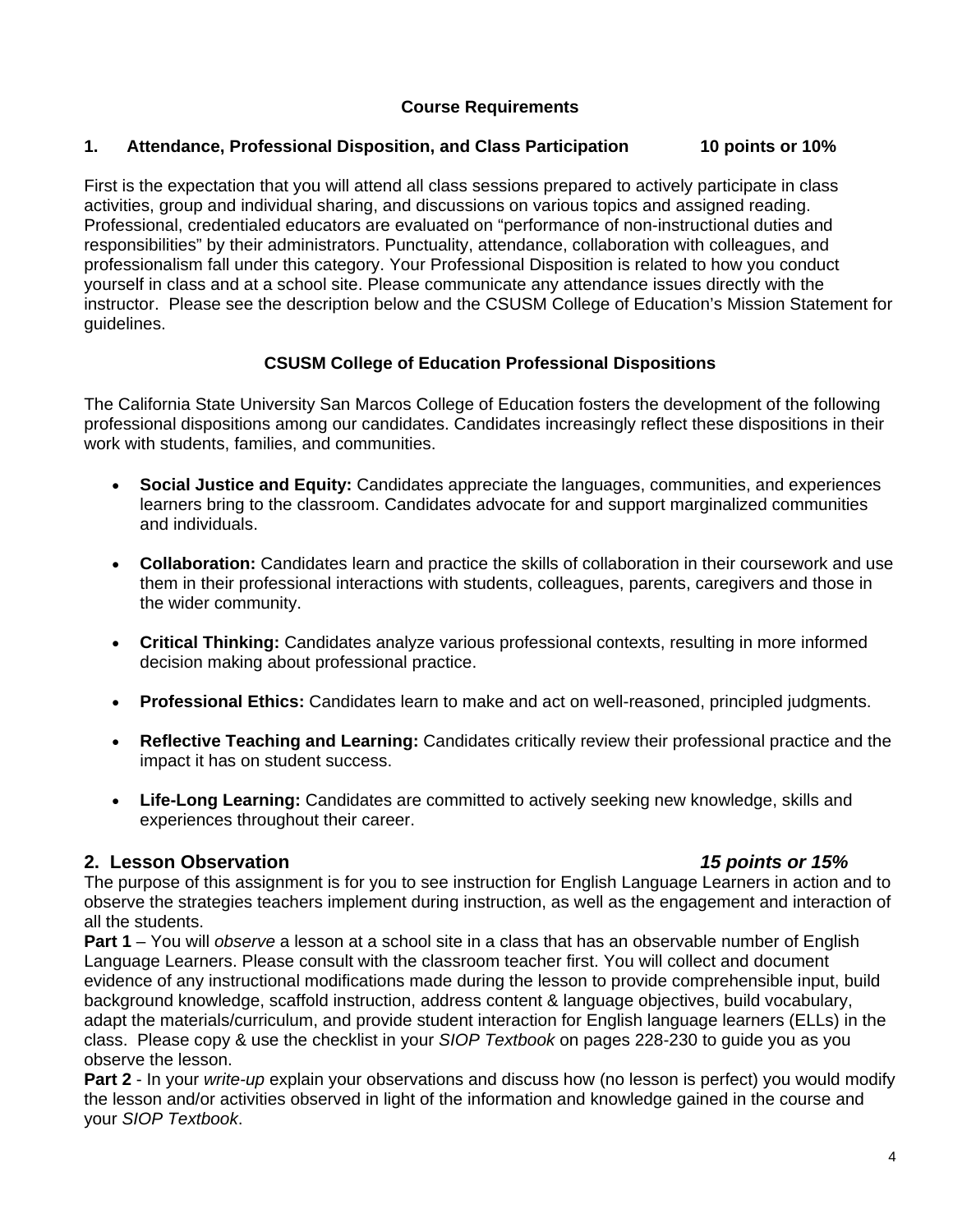Please structure your 2-3 page write-up as follows:

\*\*Set the scene: Use descriptive language to help me visualize the classroom and instruction you observed\*\*

(1) use *SIOP* checklist during your observation and attach to your write-up

(2) identify the program (Structured English Immersion "SEI", Mainstream English Cluster "MEC" etc.), grade level, content/subject, standards/objectives addressed in lesson, and number of ELL students and their proficiency levels

(3) describe how the teacher engaged, grouped and promoted interaction throughout the lesson

(4) describe how the teacher used SDAIE strategies (choose only 3 to discuss)

(5) determine if the lesson observed used effective SDAIE strategies and rationalize their effectiveness

(6) or explain how you would modify the lesson/activities to better serve the needs of the ELLs

More information on the criteria and expectations of this assignment will be explained in detail in class. A rubric will be shared for scoring this assignment. Submit the assignment on the due date. Late work will be marked down.

#### **3. Interview 15 Points or 15%**

The purpose of this assignment is to better understand the life of an English Language Learner. You will interview an individual who has learned or is learning English as a second language. This person can be a student or someone you know. Through the interview process, you will find out how the person acquired/is acquiring English and any challenges/successes faced by English Language Learners as they learn a new language and culture. The assignment will be submitted in class; length 2-3 pages maximum. More information on the criteria and expectations of this assignment will be explained in detail in class. A rubric will be shared for scoring this assignment. Late work will be marked down.

#### **4. Multicultural Literature Lesson Plan 20 points or 20%**

With a partner, you will have the opportunity to collect and analyze multicultural children's literature and develop a **standards based** lesson plan connected to concepts of social justice and equity for elementary school students. You will identify and address at least 2 ELD proficiency.

#### *This assignment must address TPEs 7 & 15.*

The following questions should help **guide** your selection of multicultural resources:

- Does this literature provide English learners access to the core curriculum & ELD language objectives?
- Does this literature promote social justice and equity?
- Does this literature help your students see themselves & feel as if they are part of the culture of the school?
- How well does the literature relate/connect to the multicultural theme, content standards, and one another?
- Provide your rationale for your selections. Did you choose purposefully? Do your selections reflect current issues of the day? Add any news stories, reports or articles that prove this.

Please structure your assignment as follows:

#### **Part 1: Lesson Plan 15 points**

With your partner, **choose 3 multicultural literature pieces** that address appropriate proficiency and content area knowledge for the students' levels of ELD. The 3 resources should be connected to a specific theme, topic, or subject/content standard. You will center your **lesson plan around one piece** and use the remaining as supplementary materials to further extend, expand, enrich, or follow-up your lesson.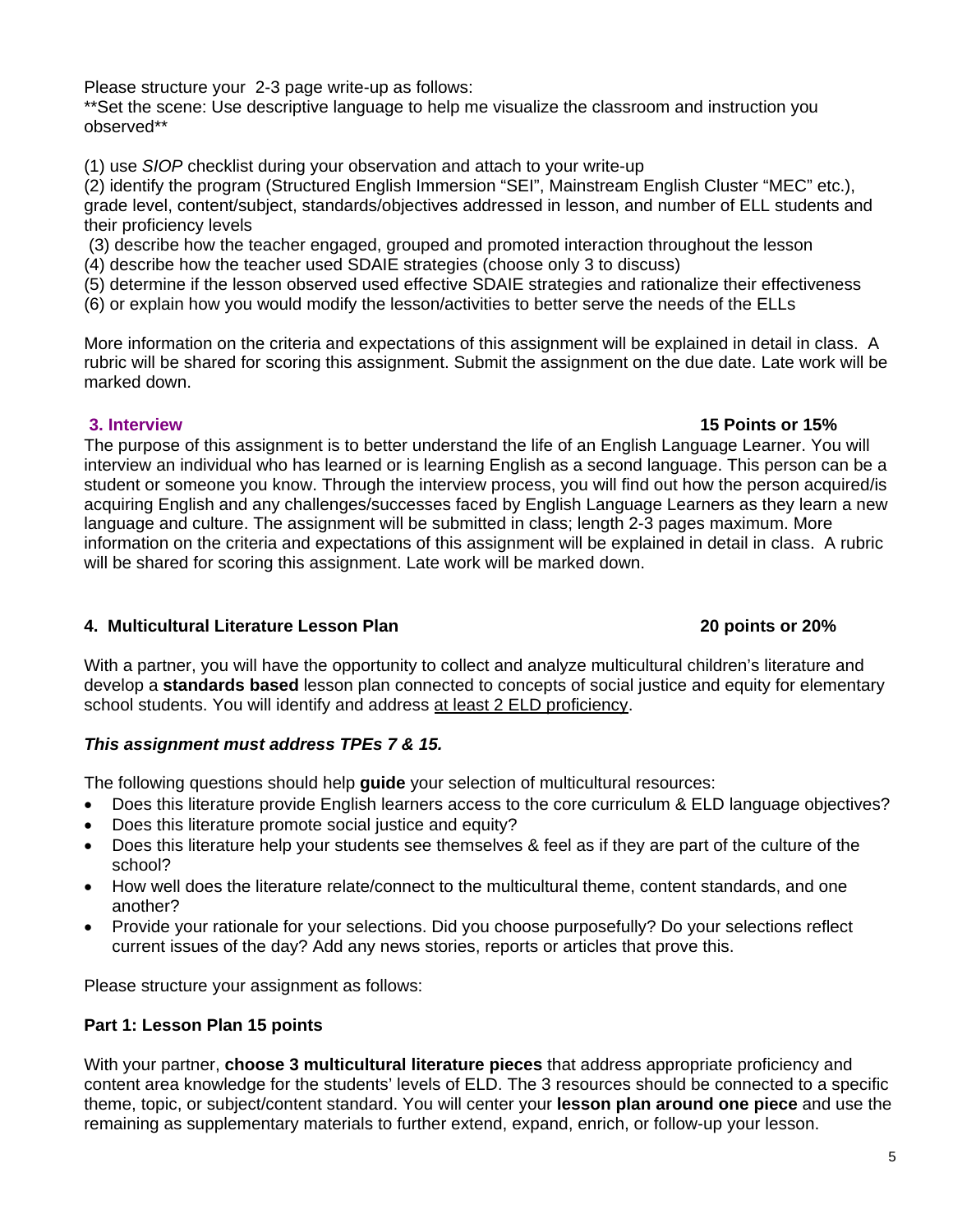If appropriate, at least **one** of the resources **must address another language** to provide primary language support. \*\*instructor's examples will be shown in class\*\*

With your partner, **write a lesson plan** using one of the SIOP Lesson Plan Templates found on pages 230- 235 of your SIOP Textbook. You may choose any content area (math, social studies, science, language arts) you wish to center your lesson plan around. You may also determine how you will incorporate this piece of literature.

Further explanations and scoring rubric will be presented in class.

#### **Part 2: Annotated Bibliography 5 points**

This bibliography will be shared with the class, bring enough copies for your classmates. For each of your 3 multicultural literature pieces, you will **write a brief (one paragraph) annotated bibliography in the American Psychological Association (APA) format** which includes the following information:

- a. Appropriate grade level
- b. Appropriate ELD proficiency level(s)
- c. Appropriate content area(s)
- d. Brief description of the story/text

Refer to the APA website for correct electronic reference listing at http://www.apastyle.org/elecsource.html.

**On the due date, please bring each piece of literature to class so we may all enjoy them.** 

# **5. SDAIE Unit Plan 30 points or 30%**

### **IMPORTANT: This is the Critical Assessment Task that will be submitted on BOTH TPEs 7 & 15 on TaskStream at the end of the course.**

The purpose of this assignment is to apply the Specially Designed Academic Instruction in English (SDAIE) methodologies and principles discussed in class and explained in your *SIOP* Textbook by creating a SDAIE infused "unit plan" appropriate for English language learners at various proficiency levels (*you must address at least 3 ELD levels*).

You may work in a group of 2-4 students to create the calendar and unit. Together you will design a 4 week interdisciplinary approach for an in depth thematic study of multicultural lessons/activities. Each group member will then write out his/her own collection of SDAIE lesson plans as part of the "unit" for his/her content area.

The "unit" is defined as a **one week (5 day) development** of lessons/activities, which includes one complete SDAIE lesson plan for Monday as stated below, followed by descriptions of activities, differentiated instruction, and daily assessments related to the main lesson for the following days of the week (Tuesday-Friday).

Reminder: SDAIE strategies are used to teach English to second language learners through the use of content instruction. Our goal is to teach both, English & content.

#### *This assignment must address TPEs 7 & 15.*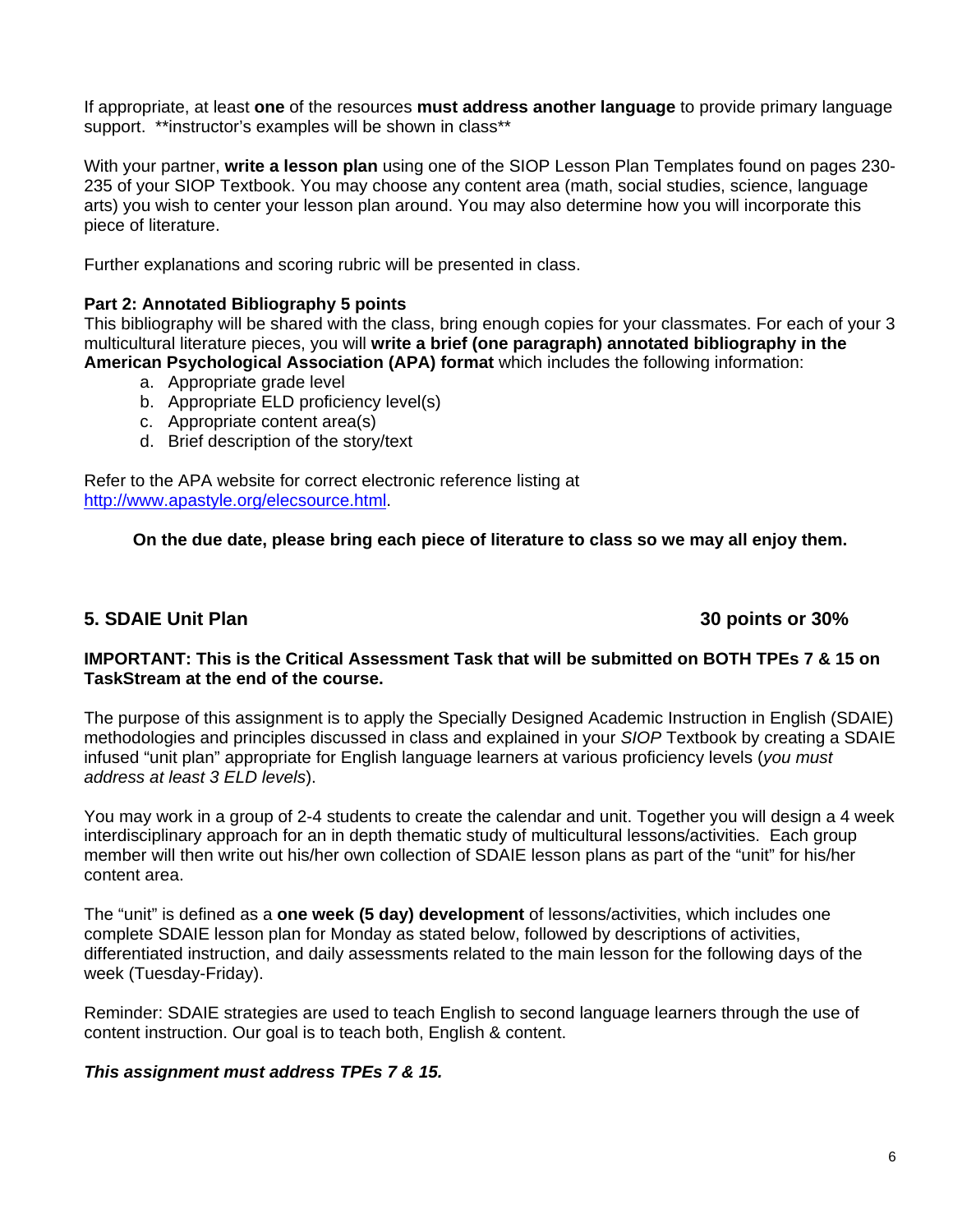## **The SDAIE Unit Plan must include the following:**

## **1. Calendar**

Group will develop a monthly calendar of lessons and activities to incorporate their subject area instruction in an interdisciplinary thematic approach. A well coordinated calendar will develop a clear plan of topics/activities for each subject area with an integration of assessments.

## **2.Introduction and Rationale**

Each member will identify and describe who these lessons are designed for. Classrooms develop a personality during the year. Who is in this class? Provide a description beyond grade level, age level, and proficiency levels. Why were the following lessons designed? What provided your motivation and inspiration: Student interests? Grade level standards? Current events? This is one page maximum in length.

## **3. Main Lesson (Monday)**

Each member will write up a main lesson using one of the SIOP Lesson Plan Templates for his/her content area unit. Please include an appropriate graphic organizer.

#### **4. Follow-up Lessons (Tuesday-Friday)**

Each member will write out 4 **short** follow-up lessons using any lesson plan design of his/her **choice**: (i.e. SIOP Lesson Plan Templates, COE Lesson Plan Format, SDAIE Lesson Planning Guide by Teresa Walters, etc.)

#### **5. Appendix**

Please include an appendix of any supplementary materials you designed or borrowed including black line masters of graphic organizers, worksheets, or assessments. Remember to give credit where credit is due.

Please submit a well organized and bound unit plan upon due date. You will be asked to share your unit plan's goals and objectives with the class. More information on the criteria, expectations and scoring rubric will be explained in class.

#### **TPE's 7 & 15 Reflective Statements and Artifacts 10 points or 10%**

This course requires that you address the TPE's listed above for your *TaskStream Electronic Portfolio*. Write a reflective essay of approximately 250-350 words for each one. Each reflection provides evidence that you have met your TPEs. Each TPE is to be submitted, responded to, and archived via TaskStream with your *SDAIE Unit Plan* as the main uploaded artifact for BOTH reflective statements (TPE 7 & 15).

In addition to the unit plan, you **may** attach other artifacts which also support your TPEs.

Each TPE reflective statement **must include a paragraph for each of the following** (COE format):

- 1. a description of the teacher candidate's learning with respect to the specific TPE being addressed (refer to *TPEs-at-a-Glance with Salient Features http://lynx.csusm.edu/coe/fieldExperience/index.asp* )
- 2. an analysis of how the attached artifact(s) is (are) evidence of that learning (one paragraph for each piece of evidence)
- 3. a reflection describing personal significance of this learning, next steps in the journey toward continuing to meet this TPE, and how it will make you a highly qualified teacher.

Please be succinct in your writing; more is NOT better. State your ideas clearly and keep them grounded in the evidence of your learning as represented by your artifacts. When you submit your TPE responses, you will receive feedback from the instructor that asks for revisions or says that you are "done." You will not get full credit for this assignment if you are asked to revise and you do not. Please continue to check your Taskstream portfolio until the instructor says you are done with each TPE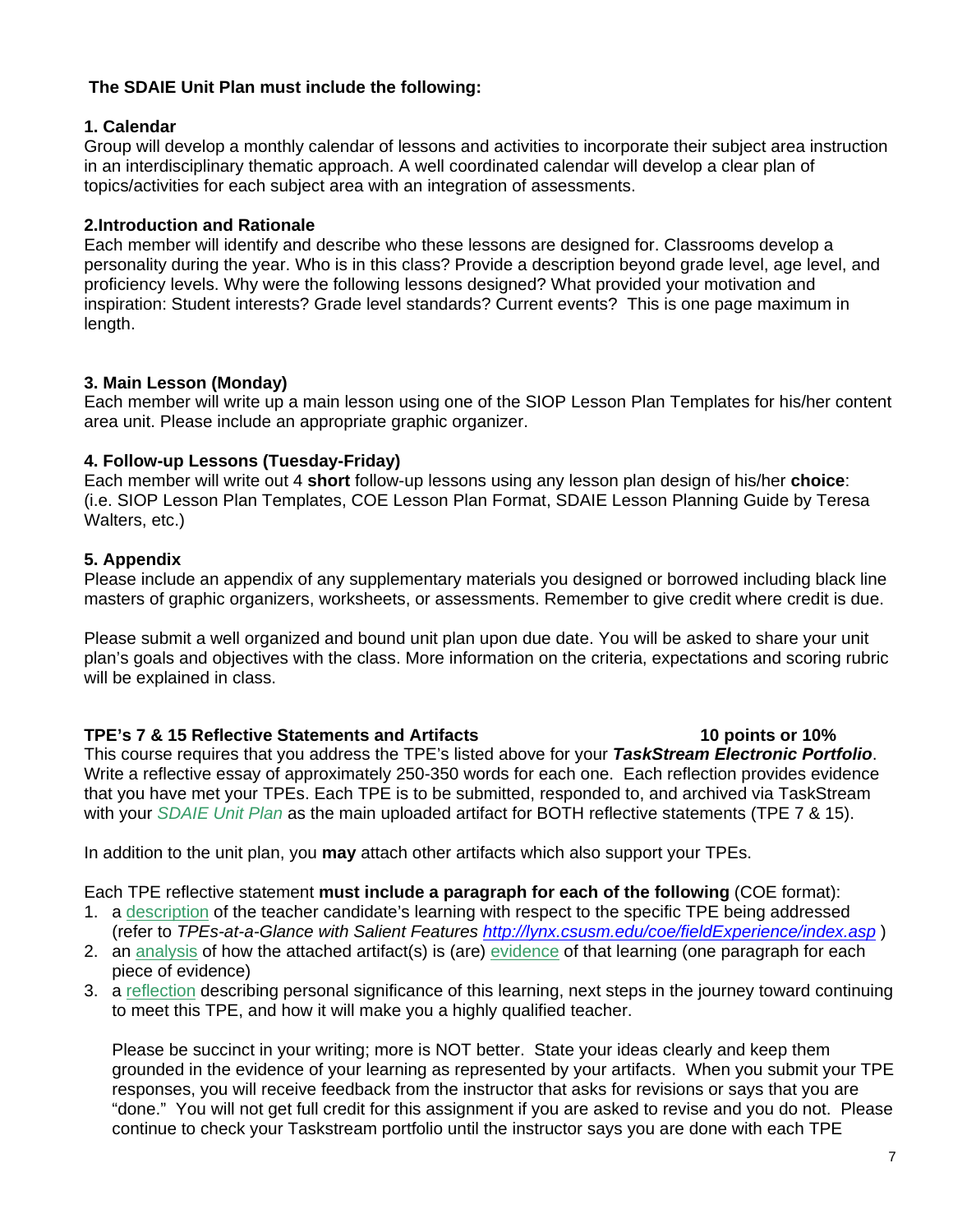response for the course. More information on the criteria and expectations of this assignment will be explained in detail in class. A rubric will be shared for scoring this assignment. Late work will be marked down.

## Appeals

Every student has the right to appeal grades, or appeal for redress of grievances incurred in the context of any class. Disputes may be resolved informally with the professor, or through the formal grades appeal process. For the latter, consult Dr. Kelly, Associate Dean.

### **Course Requirements and Grading Standards**

|           | • Attendance, Participation, & Professional Disposition  | 10 points |
|-----------|----------------------------------------------------------|-----------|
| $\bullet$ | Interview                                                | 15 points |
|           | • Lesson Observation & Write-up                          | 15 points |
|           | • Multicultural Literature Lesson Plan                   | 20points  |
|           | $\bullet$ Unit Plan                                      | 30 points |
|           | • Reflective Statements for TPEs 7 and 15 with artifacts | 10 points |
|           |                                                          |           |

 **Total 100 points**

## **Grading Scale**

| 95-100 | A  |
|--------|----|
| 90-94  | А- |
| 87-89  | B+ |
| 83-86  | в  |
| 80-82  | в- |
| 77-79  | C+ |
| 73-76  | C  |
| 70-72  | င- |

# **Plagiarism:**

As an educator, it is expected that each student will do his/her own work, and contribute equally to group projects and processes. Plagiarism or cheating is unacceptable under any circumstances. If you are in doubt about whether your work is paraphrased or plagiarized see the Plagiarism Prevention for Students website http://library.csusm.edu/plagiarism/index.html. If there are questions about academic honesty, please consult the University catalog.

# **Use of Technology:**

Students are expected to demonstrate competency in the use of various forms of technology (i.e. word processing, electronic mail, WebCT6, use of the Internet, and/or multimedia presentations). Specific requirements for course assignments with regard to technology are at the discretion of the instructor. Keep a digital copy of all assignments for use in your teaching portfolio. All assignments will be submitted online, and some will be submitted in hard copy as well. Details will be given in class.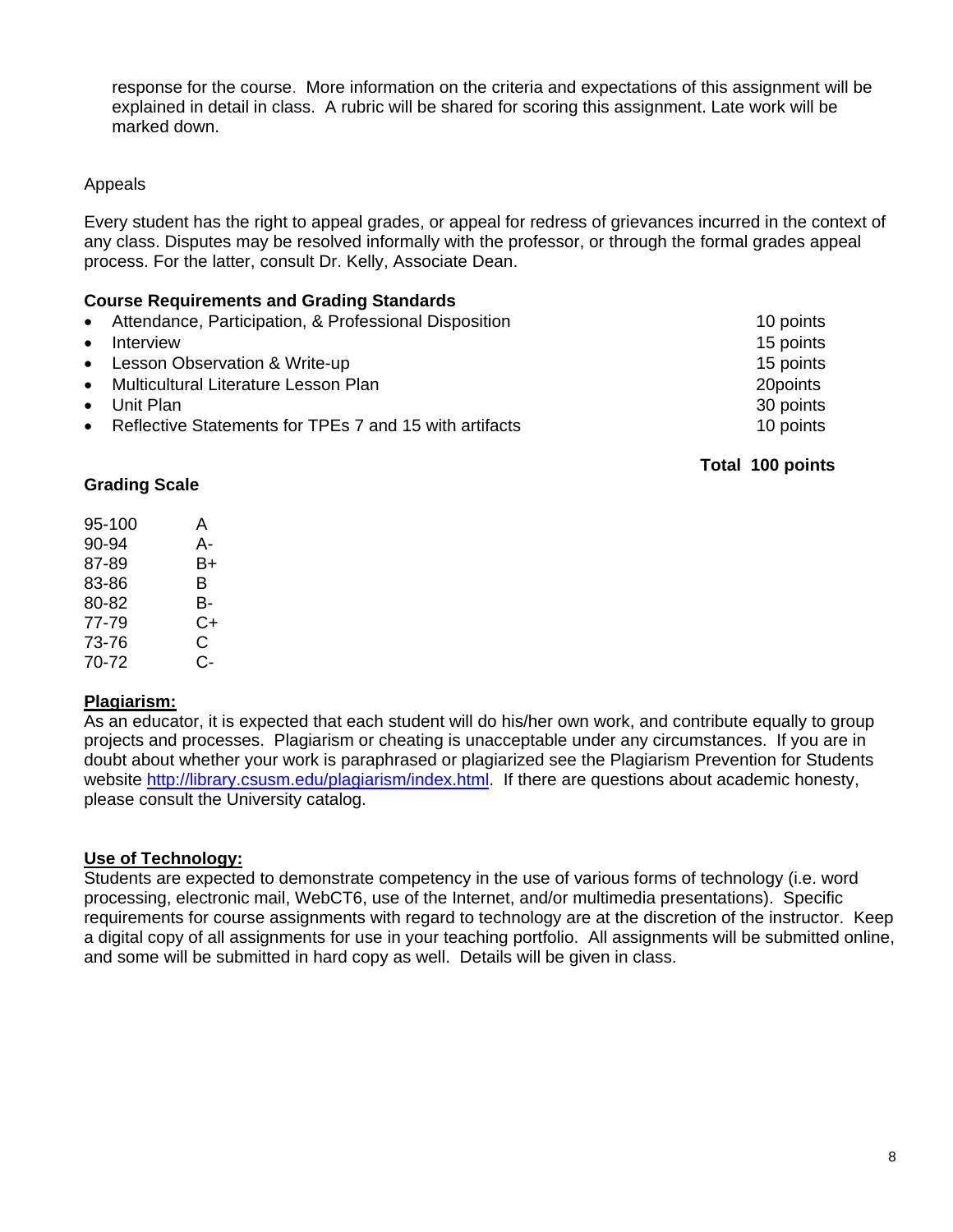# **Electronic Communication Protocol:**

Electronic correspondence is a part of your professional interactions. If you need to contact the instructor, e-mail is often the easiest way to do so. It is my intention to respond to all received e-mails in a timely manner. Please be reminded that e-mail and on-line discussions are a very specific form of communication, with their own nuances and etiquette. For instance, electronic messages sent in all upper case (or lower case) letters, major typos, or slang; often communicate more than the sender originally intended. With that said, please be mindful of all e-mail and on-line discussion messages you send to your colleagues, to faculty members in the College of Education, or to persons within the greater educational community. All electronic messages should be crafted with professionalism and care. Things to consider:

- Would I say in person what this electronic message specifically says?
- How could this message be misconstrued?
- Does this message represent my highest self?
- Am I sending this electronic message to avoid a face-to-face conversation?

In addition, if there is ever a concern with an electronic message sent to you, please talk with the author in person in order to correct any confusion.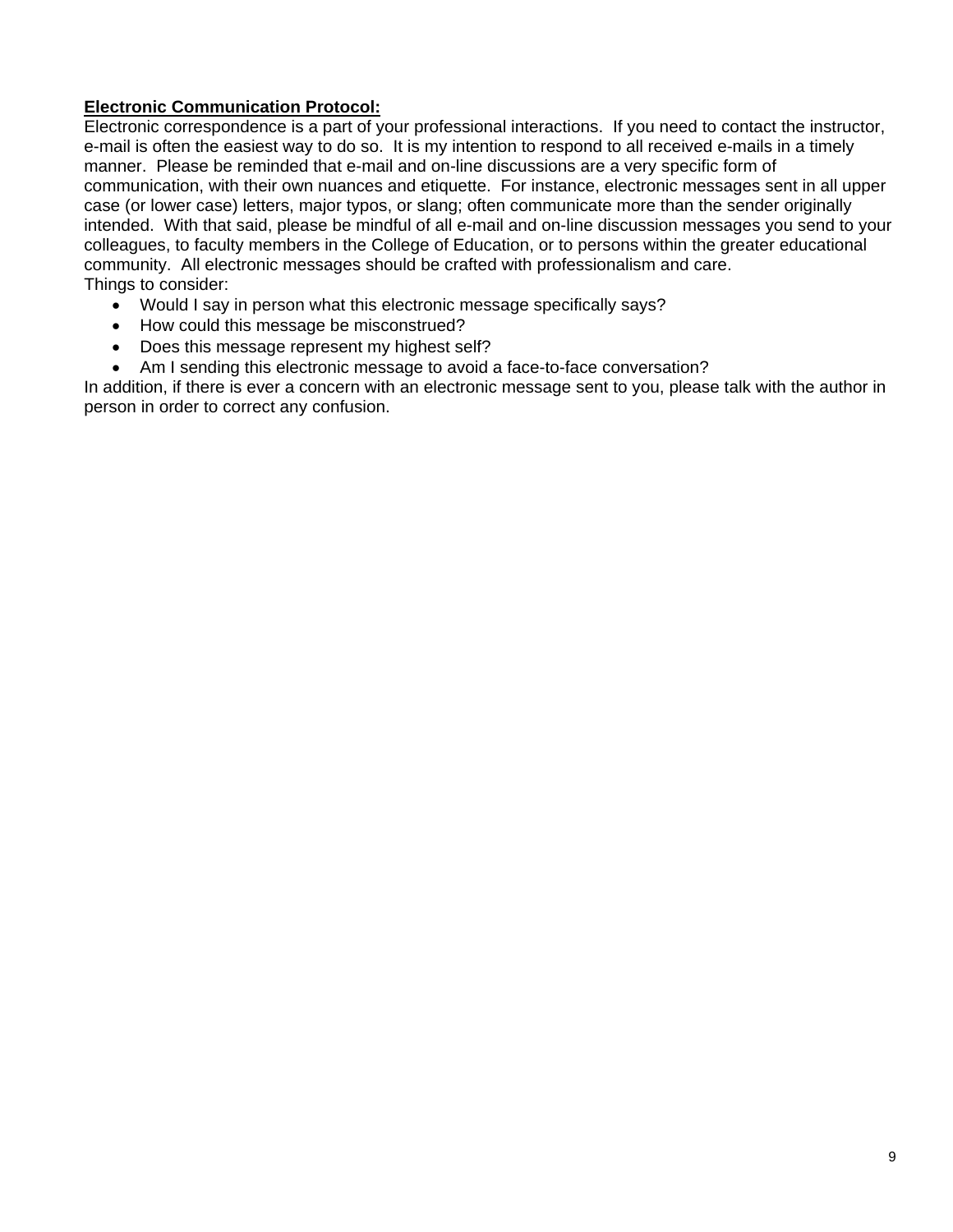# **Schedule/Course Outline**

Spring 2008 Course EDMS 555B Instructor: Gisella Gigglberger, Distinguished Teacher in Residence The instructor reserves the right to provide supplemental materials pending "Teachable Moments".

| <b>Date</b>        | <b>Topic</b>                             | <b>Assignment (if any)</b>               |
|--------------------|------------------------------------------|------------------------------------------|
| Session 1          | <b>Creating a Community of Learning,</b> | Peregoy & Boyle (P&B) Ch. 1              |
| Jan.23             | <b>Getting to Know Your Students</b>     | English Language Learners in School      |
|                    | Syllabus, Dispositions, Standards        | SIOP Text: Ch. 1                         |
|                    | Access Prior Knowledge from 364          |                                          |
|                    | Who are English Language Learners?       | <b>HW: P &amp; B Ch. 2</b>               |
|                    | Poem: "Where I Come From"                | <b>Second Language Acquisition</b>       |
|                    | Video                                    |                                          |
| Session 2          | <b>Second Language Acquisition</b>       | Due: ELD Standards-download from         |
| Jan. 30            | <b>Theoretical Frameworks</b>            | <b>CDE Website</b>                       |
|                    | <b>Programs &amp; Proficiency Levels</b> | Due: Where I Come From Poem              |
|                    | <b>SDAIE/Sheltered Instruction</b>       |                                          |
|                    | <b>Preview: ELL Interview</b>            | HW: P&B Ch. 3 p. 108-112                 |
|                    |                                          | Set up/conduct interview                 |
| Session 3          | <b>Instructional Decisions</b>           |                                          |
| Feb. 6             | <b>Program Placement</b>                 | <b>Due: ELL Interview</b>                |
|                    | <b>CELDT Assessment</b>                  |                                          |
|                    | Unpacking the ELD Standards              | HW: Set up observation                   |
|                    | <b>Preview: Observation</b>              | Read SIOP Ch. 2 Lesson Prep              |
| Session 4          | <b>Techniques and Strategies</b>         |                                          |
| Feb.13 **          | Using your ELD Standards                 |                                          |
|                    | Language and Content Objectives          | HW: Read SIOP Ch. 3&4                    |
|                    | <b>Differentiation</b>                   |                                          |
| Session 5          | <b>Techniques and Strategies</b>         |                                          |
| Feb. 20            | <b>Background Knowledge</b>              | HW: P&B Ch. 4 and SIOP Ch. 6             |
|                    | Comprehensible Input                     |                                          |
|                    | In Class: P&B Ch. 3 and SIOP Ch. 5       |                                          |
| Session 6          | <b>Techniques and Strategies</b>         | <b>Due: Observation</b>                  |
| Feb. 27            | <b>Debrief Observations</b>              |                                          |
|                    | Oral Language Development                | HW: P&B Ch. 5 and SIOP Ch. 7             |
|                    | Interaction                              |                                          |
| Session 7          | <b>Practice/Application</b>              |                                          |
| March <sub>5</sub> | <b>Emergent Literacy</b>                 |                                          |
|                    | Learning to Read                         | <b>HW: Conceptualize and Design Your</b> |
|                    | <b>Preview: Multicultural Literature</b> | <b>Lesson Plan</b>                       |
|                    | <b>Lesson Plan</b>                       |                                          |
|                    |                                          | HW: Read P&B Ch. 7                       |
| Session 8          | <b>Reading Workshop</b>                  |                                          |
| March 12**         | <b>Reading Response Groups</b>           |                                          |
|                    | <b>Literature Circles</b>                | <b>HW: P&amp;B Ch. 6</b>                 |
|                    |                                          | Challenge: Try out your lesson plan      |
|                    |                                          | on real students!!                       |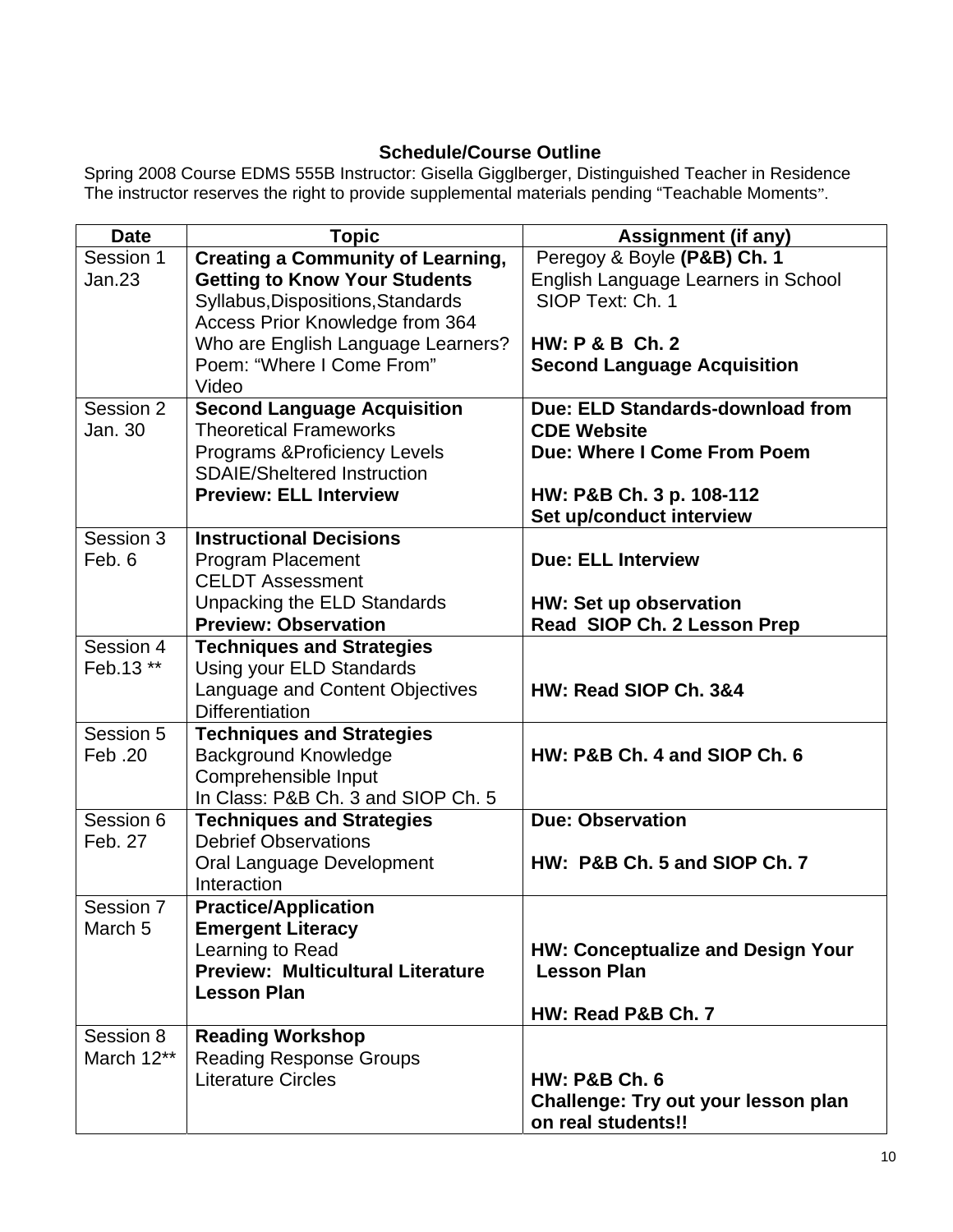| Session 9<br>March 19 | <b>Writing Workshop</b><br><b>Empowering Students' Voice through</b><br>Writing |                               |
|-----------------------|---------------------------------------------------------------------------------|-------------------------------|
| Session 10            | Share Literature and Lesson Plan                                                | Due: MC Lit. Lesson Plan      |
| March 26              | Debrief and Reflection                                                          |                               |
|                       |                                                                                 | HW: P&B 8&9 until p.360       |
| Session 11            | <b>Content Areas</b>                                                            |                               |
| April 9               | <b>Reading to Learn</b>                                                         |                               |
|                       |                                                                                 | HW: P&B Ch. 9 p. 368-372 and  |
|                       | <b>Preview Unit Plan using P&amp;B p.361</b>                                    | SIOP ch. 9                    |
|                       | <b>Theme Studies</b>                                                            |                               |
| Session 12            | <b>Assessment</b>                                                               |                               |
| April 16**            | Did your students learn?                                                        |                               |
|                       | How do you know?                                                                | HW: Begin TPE 7&15            |
|                       | What if they didn't?                                                            |                               |
|                       | <b>Preview: TPE 7&amp;15 Statements</b>                                         |                               |
| Session 13            | <b>Testing as A Genre</b>                                                       | <b>Supplemental Materials</b> |
| April 23              | <b>Statewide Testing Implications</b>                                           | HW: SIOP CH. 10               |
| Session 14            | <b>Special Education and Learning a</b>                                         |                               |
| April 30              | <b>Second Language</b>                                                          |                               |
| Session 15            | Unit Plan and Presentations                                                     | <b>Due: Unit Plan</b>         |
| May 7                 | <b>Course Evaluations</b>                                                       |                               |